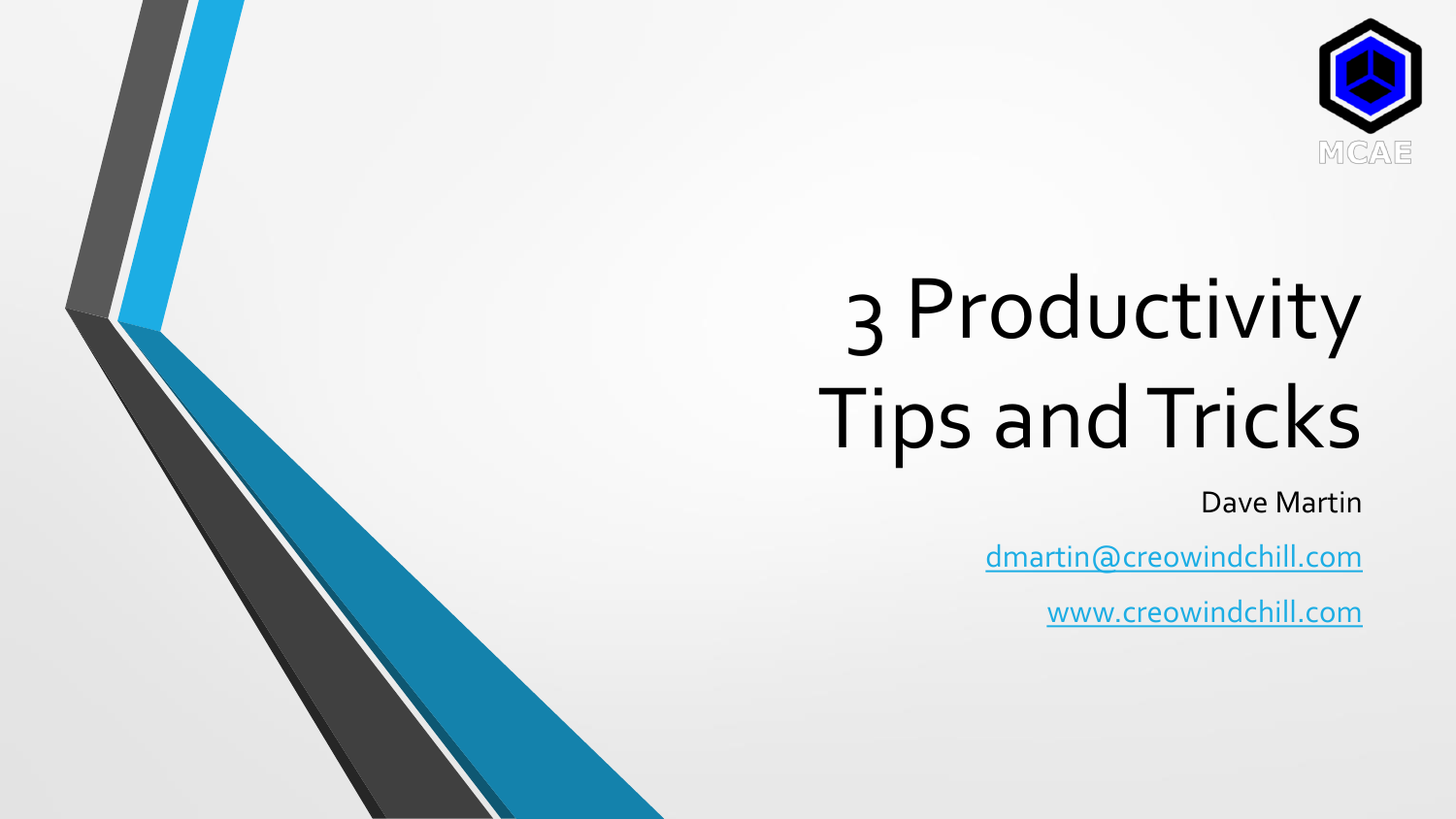## Viewing the Message Log

- During model retrieval, error messages are reported in the Message Area at the bottom of the Creo Parametric interface.
- Often these messages scroll by too fast for users to take note.
- After retrieval, a limited number of lines are available to viewed in the Message Area.
- Click **Tools <sup>&</sup>gt; Message Log** to open a dialog box that lists all the Message Area errors, warnings, and notifications.
- In the Message Log dialog box, click **File <sup>&</sup>gt; Save As** to save the log to a local text file for viewing and editing.

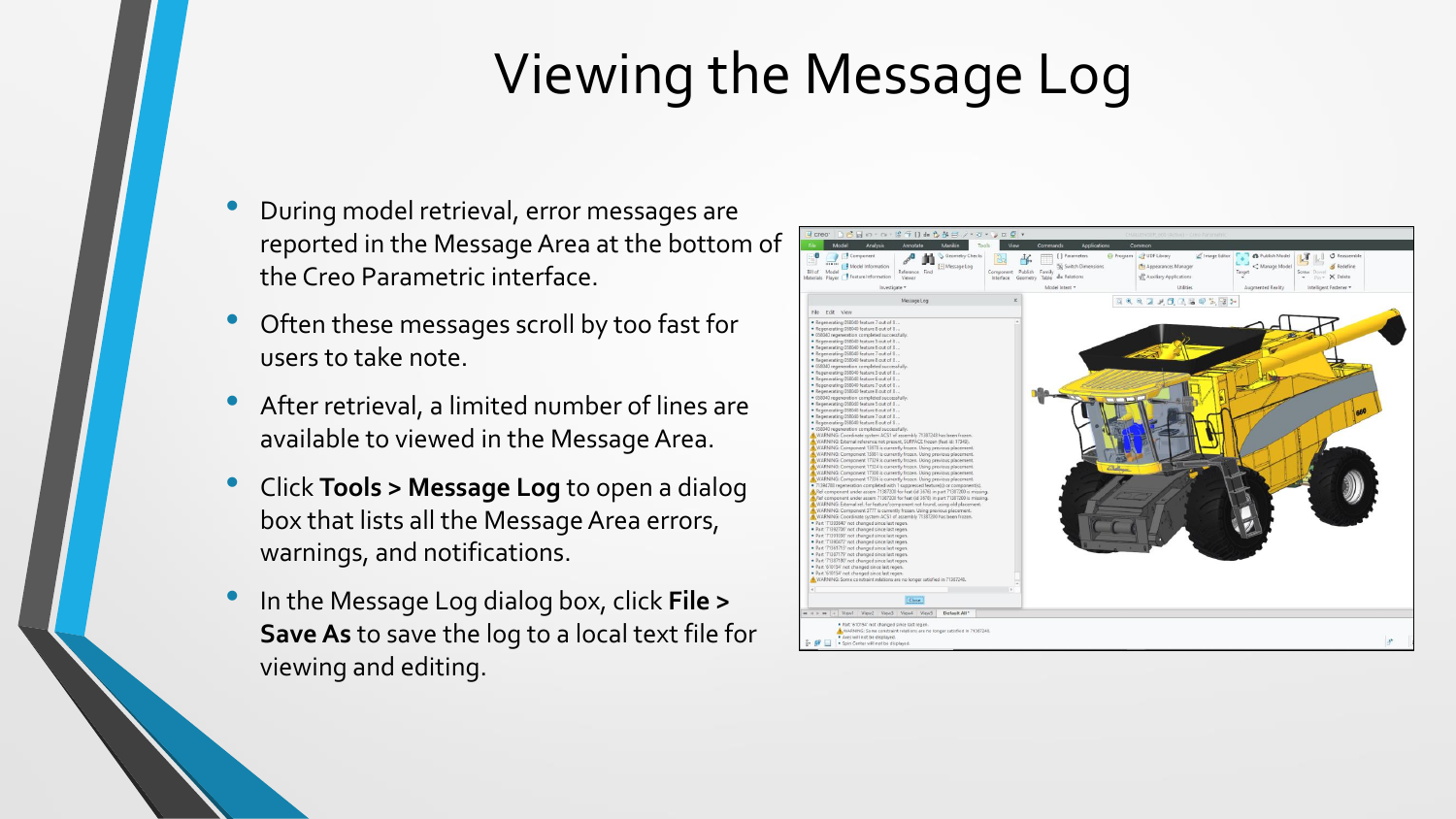## Parameter Filters

- Models can have so many parameters that it can be difficult locating the ones that you want to use.
- Sources for parameters include:
	- The model.
	- Windchill.
	- Notebooks.
	- Relations.
- To ease locating parameters, click the **Customize** button in the Parameters dialog box.
- Click the **New** button to create a filter. Right click on the filter to **Rename** it.
- Use the drop-down lists and text fields to construct filter criteria including compound criteria using AND and OR.

| Part                                    |                                          |                                                                                         | $ \sim$                           | GEAR_MM_START_PART                    |                                |                                                                                |                  |                    | $\overline{\phantom{a}}$ | Boundary<br>N Solidify<br>Blend | <b>C</b> Freestyle<br>Surfaces <sup>*</sup> | Component<br>Interface<br>Model Intent |
|-----------------------------------------|------------------------------------------|-----------------------------------------------------------------------------------------|-----------------------------------|---------------------------------------|--------------------------------|--------------------------------------------------------------------------------|------------------|--------------------|--------------------------|---------------------------------|---------------------------------------------|----------------------------------------|
| Filter By USER                          |                                          |                                                                                         |                                   |                                       |                                |                                                                                | ▾▏               | Customize          |                          |                                 | コンロ風風の次度と                                   |                                        |
| Name                                    | Type                                     | Value                                                                                   | Designate                         | Access<br><b>A</b> <sub>c</sub> erull | Source $\overline{\mathbf{v}}$ | <b>Description</b>                                                             |                  | Restricted Unit Qu |                          |                                 |                                             |                                        |
| <b>AGILEID</b><br>Ŕ                     | String                                   | 5.000000                                                                                | $\overline{\mathsf{v}}$<br>$\Box$ | <b>A</b> <sub>_PFull</sub>            | User-Defined                   |                                                                                | $\Box$           |                    |                          |                                 |                                             |                                        |
| <b>BORE</b>                             | <b>Real Number</b><br><b>Real Number</b> | 3,000000                                                                                | П                                 |                                       | User-Defined<br>User-Defined   | <b>Helix Angle</b><br><b>Bore Diameter</b>                                     | $\Box$<br>$\Box$ |                    |                          |                                 |                                             |                                        |
|                                         |                                          |                                                                                         |                                   | <b>EL OF UII</b><br><b>A</b> pFull    |                                |                                                                                |                  |                    |                          |                                 |                                             |                                        |
| <b>DESCRIPTION</b>                      | String                                   |                                                                                         | $\overline{\mathbf{v}}$           |                                       | User-Defined                   |                                                                                | $\Box$           |                    |                          |                                 |                                             |                                        |
| <b>FINISH</b>                           | String                                   |                                                                                         | $\Box$                            | A of ull                              | User-Defined                   |                                                                                | $\Box$           |                    |                          |                                 |                                             |                                        |
| <b>HAND</b>                             | String                                   | R                                                                                       | п                                 | <sup>2</sup> of ull                   | User-Defined                   | Left or Right Hand Helix, L or R?                                              | $\Box$           |                    |                          |                                 |                                             |                                        |
|                                         | <b>Real Number</b>                       | 5.000000                                                                                | $\Box$                            | <sup>2</sup> pFull                    | <b>User-Defined</b>            | <b>Gear Thickness</b>                                                          | $\Box$           |                    |                          |                                 |                                             |                                        |
| LARGE_GEAR_D                            | <b>Real Number</b>                       | 60,000000                                                                               | $\Box$                            | <sup>n</sup> rfull                    | <b>User-Defined</b>            | Gear (not pinion) Normal Pitch Di                                              | $\Box$           |                    | $\triangleq$             |                                 |                                             |                                        |
| M                                       | <b>Real Number</b>                       | 0.750000                                                                                | $\Box$                            | <sup>n</sup> Pfull                    | User-Defined                   | Module                                                                         | $\Box$           |                    | $\ddot{\phantom{a}}$     |                                 |                                             |                                        |
| <b>MANUFACTURER</b>                     | String                                   |                                                                                         | п                                 | <b>A</b> <sub>LPFull</sub>            | User-Defined                   |                                                                                | п                |                    |                          |                                 |                                             |                                        |
| MAN PART NUMBER String                  |                                          |                                                                                         |                                   |                                       |                                | <b>Filter Parameters</b>                                                       |                  |                    |                          |                                 |                                             |                                        |
| <b>MATERIAL</b>                         | String                                   | Saved filters<br>Default                                                                |                                   |                                       |                                | <b>Filter definition</b>                                                       |                  |                    |                          |                                 |                                             |                                        |
| ODM_PART_NUMBER String                  |                                          |                                                                                         |                                   |                                       |                                | Scope control:                                                                 |                  |                    |                          |                                 |                                             |                                        |
| PHI                                     | <b>Real Numb</b>                         | Current and all sublevels                                                               |                                   |                                       |                                | <b>REAL PROPERTY AND REAL PROPERTY.</b><br>◉ Filter in current context's level |                  |                    |                          |                                 |                                             |                                        |
| PINION                                  | String                                   |                                                                                         |                                   |                                       |                                | $\bigcirc$ Filter in current and all sublevels                                 |                  |                    |                          |                                 |                                             |                                        |
| PROJECT_NAME                            | String                                   | Current and all sub features                                                            |                                   |                                       |                                | Show in all object's filters                                                   |                  |                    |                          |                                 |                                             |                                        |
| $\left  \cdot \right $<br>÷<br>$\equiv$ |                                          | Current and all annotation features/elements<br>Current and all sub annotation elements |                                   |                                       |                                | Show items that match these rules:                                             |                  |                    |                          |                                 |                                             |                                        |
|                                         |                                          |                                                                                         |                                   |                                       | $\bullet$                      | (Source = User-Defined<br>OR                                                   |                  |                    |                          |                                 |                                             |                                        |
|                                         |                                          | MODELING                                                                                |                                   |                                       | $\ddot{\phantom{1}}$           | Source = Relation)                                                             |                  |                    |                          |                                 |                                             |                                        |
| Reset                                   |                                          | $+$ USER                                                                                |                                   |                                       |                                |                                                                                |                  |                    |                          |                                 |                                             |                                        |
|                                         |                                          |                                                                                         |                                   |                                       |                                |                                                                                |                  |                    |                          |                                 |                                             |                                        |
|                                         |                                          |                                                                                         |                                   |                                       |                                | <b>Rule definition</b>                                                         |                  |                    |                          |                                 |                                             |                                        |
|                                         |                                          |                                                                                         |                                   |                                       |                                | Add rule as: Column:                                                           |                  |                    |                          |                                 |                                             |                                        |
|                                         |                                          | Condition: Value:<br>$\vert \cdot \vert$ Owner<br>$ =$<br><b>New</b><br>OR<br>×         |                                   |                                       |                                |                                                                                |                  |                    |                          |                                 | Add                                         |                                        |
|                                         |                                          |                                                                                         |                                   |                                       |                                |                                                                                |                  |                    |                          |                                 |                                             |                                        |
|                                         |                                          |                                                                                         |                                   |                                       |                                |                                                                                |                  |                    |                          |                                 |                                             | any                                    |
|                                         |                                          |                                                                                         |                                   |                                       |                                |                                                                                |                  |                    |                          |                                 |                                             |                                        |
|                                         |                                          |                                                                                         |                                   |                                       |                                |                                                                                |                  |                    |                          |                                 | WWWWW                                       |                                        |
|                                         |                                          |                                                                                         |                                   |                                       |                                |                                                                                |                  |                    |                          |                                 |                                             |                                        |
|                                         |                                          |                                                                                         |                                   |                                       |                                |                                                                                |                  |                    |                          |                                 |                                             |                                        |
|                                         |                                          |                                                                                         |                                   |                                       |                                |                                                                                |                  |                    |                          |                                 |                                             |                                        |